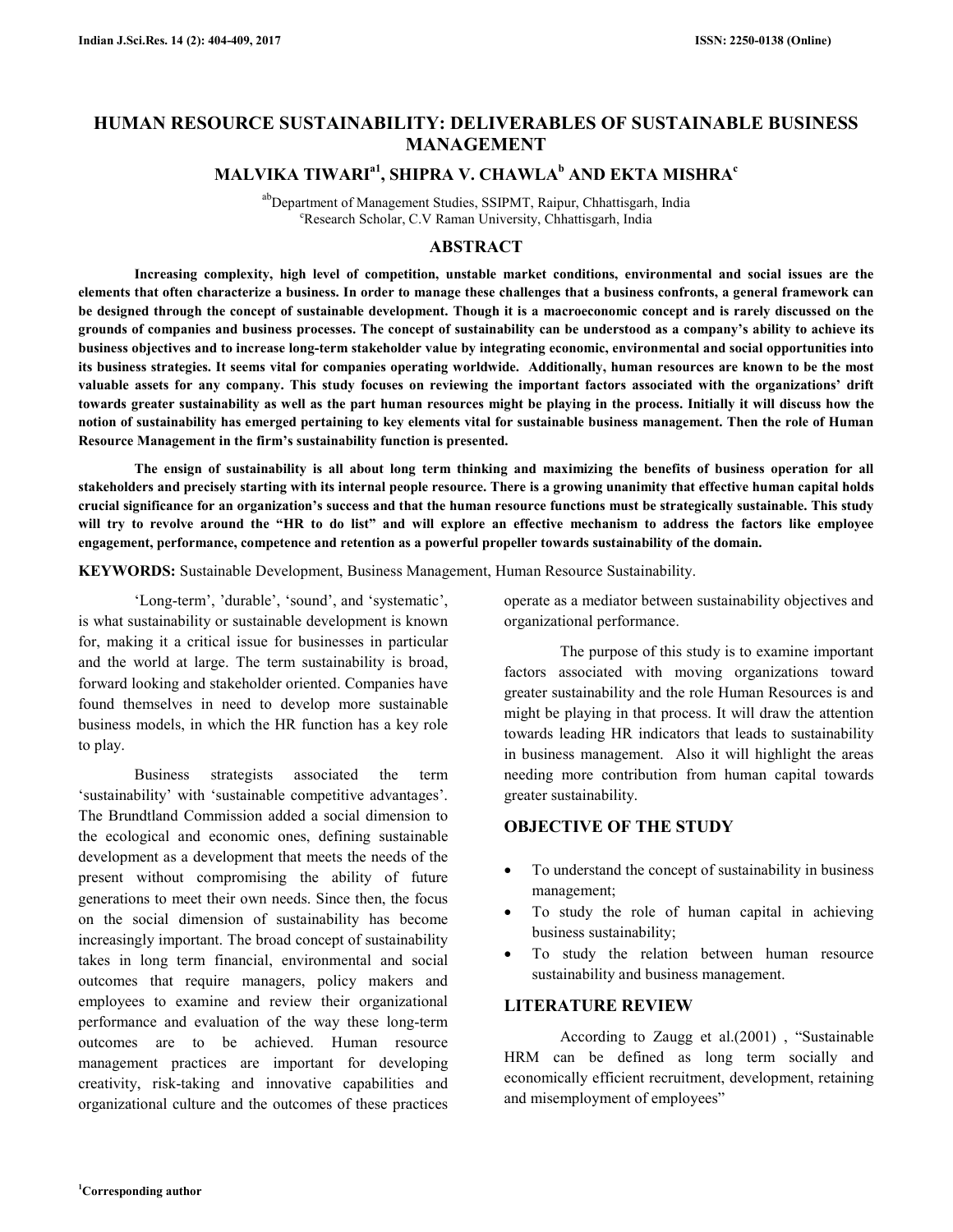Thom & Zaugg(2004) defined sustainable HRM as "those long term oriented conceptual approaches and activities aimed at socially responsible and economically appropriate recruitment and selection, development, deployment, and downsizing of employees."

 Barney ,1991; Schuler & Jackson, 2005 identified Human Capital as a very important resource category for building a sustained competitive advantage.

 Docherty and colleagues (2002) proposed a stakeholder perspective that says "Sustainability encompasses three levels: the individual, the organizational and the societal. Sustainability at one level cannot be built on the exploitation of the others. These levels are intimately related to the organization's key stakeholders: personnel, customers, owners and society. A prerequisite for sustainability at the system level (individual, organizational or societal) is to achieve a balance between stakeholders' needs and goals at different levels simultaneously".

# **CONCEPTUAL REVIEW**

## **Sustainable Business Management: The Concept**

 Historically, sustainability practices were not a core component of business strategy. However, increasing customer and societal demands for economic, environmental and social responsibility have brought sustainability issues to the surface. In the present day scenario, an increasing number of organizations identify sustainability as a key differentiator for competitive advantage. They acknowledge its role in building brand value and reputation, ensuring public and stakeholder trust, attracting capital, increasing competitiveness, driving innovation, attracting and retaining talent as well as achieving long-term profitability.

 Sustainability is not restricted to an environmental dimension. It involves the convergence of economic development, social equity and environmental protection to ensure long-term improvement of the society and organizations. The most popular definition of sustainable development was put forward to the United Nations (UN) by the Brundtland Commission in its report Our Common Future in 1987, which defines it as "Meeting the needs of the present without compromising the ability of future generations to meet their own needs."

 In order to serve sustainable development within an individual company, Sustainable Business Management is a practicable tool. It combines the challenges and requirements of market conditions and of shareholders and stakeholders, with the principles of Sustainable Development in order to meet operative and strategic objectives in a way that contributes to the goal of sustainability. It coordinates controls and moves the organization; it sets standards, defines objectives and tasks, and creates the organizational strategy in order to meet sustainability requirements within the frame-set fixed by the market situation.

 Economist suggests three interpretations of Sustainable Development which forms the basis of sustainable business management. Firstly, innovation is recognized as an essential element for corporate sustainability. Economic, ecologic and social effects of innovations have to be assessed. Secondly, stakeholder requirements and demands have to be detected and actively managed. And thirdly, the rational approach focuses on the effectiveness of business activities.

 Thus, sustainable business management becomes an inclusive approach that caters to the needs and expectations of all stakeholders including shareholders, customers, suppliers, employees and society at large.

## **HUMAN RESOURCE SUSTAINABILITY**

 Often organizations fail to implement sustainable business practices due to inadequate integration with business strategy, lack of support from leadership, limited understanding and involvement of employees at all levels as well as absence of systems/processes that institutionalize sustainability. Human resource can help organization succeed in implementing sustainable business practices. It can help in delivering key outcomes to derive organizational sustainability agenda by – enabling sustainable business practices throughout organization, creating sustainable business processes and systems.

 The critical success factors for implementing sustainable business are:

- Creating sustainable business vision and mission
- Aligned leadership pipeline
- Enabling organization structure and work culture
- Enabling capabilities
- Engaged and motivated workforce
- Effective change management and organization learning.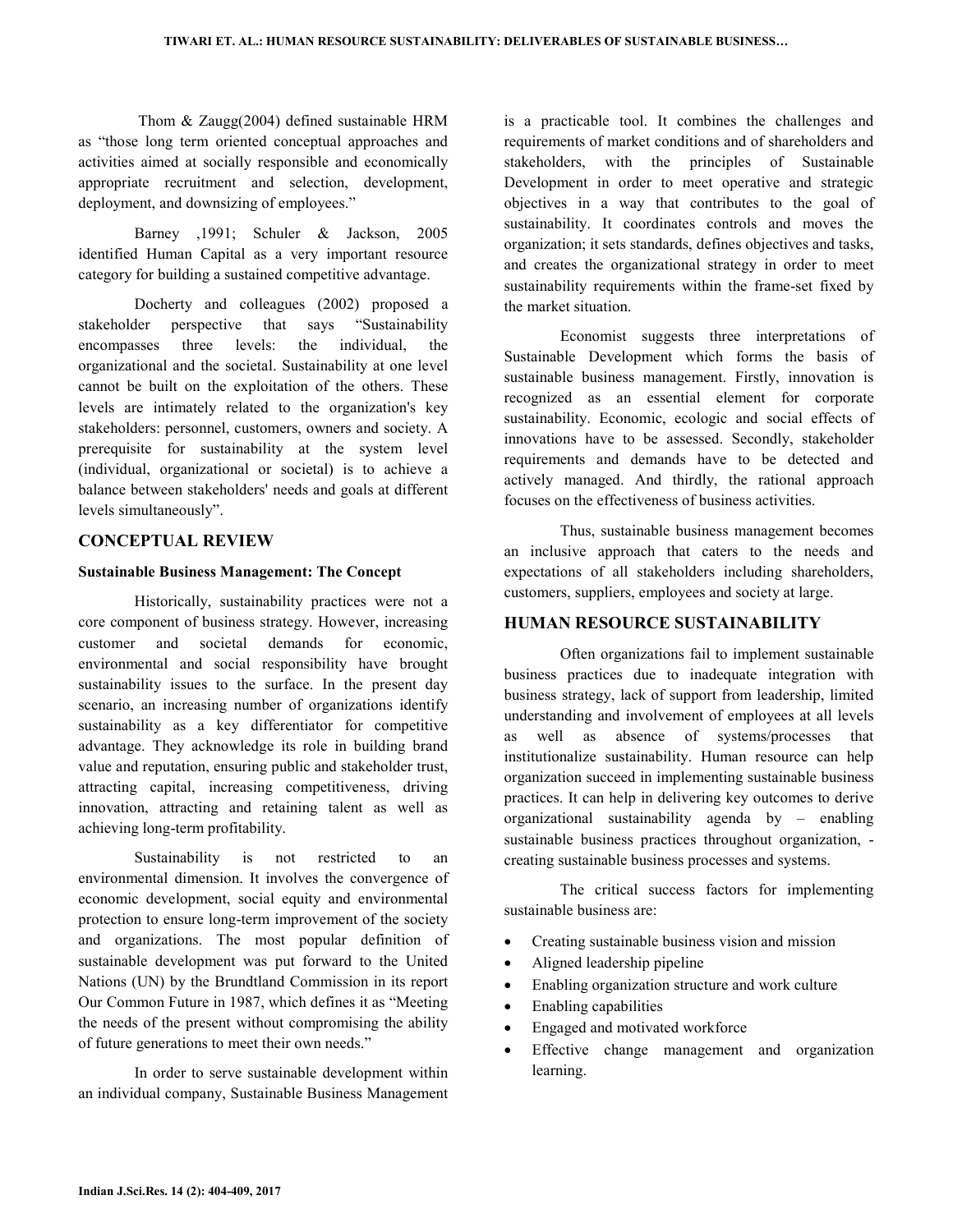All these success factors can be achieved with the aid of the most valuable asset i.e. human resource and most importantly their sustainability.

# **ACHIEVING HUMAN RESOURCE SUSTAINABILITY**

 For long term survival of organizations, it is essential to address ways to sustain its human capital. A general relation found includes human resource effectiveness that leads to better organizational performance leading to sustainability of overall organization. This HR effectiveness provides a glimpse to what is known as sustaining human capital. This HR effectiveness can be achieved through employee engagement, employee retention, employee commitment and employee performance which leads to improved organizational performance leading to sustainability in business.

#### **Employee Engagement**

 It connotes involvement, commitment passion, enthusiasm, focused effort and energy so it has both attitudinal and behavioral component. It is widely accepted by both academic researchers and practitioners that employee engagement brings a significant positive impact on both the organization and the individual as it is related to dedication (work involvement and experiencing a sense of pride and enthusiasm about one's work) and absorption (fully concentrated and engrossed in one's work) in one's job profile.

#### **Employee Commitment**

In present times no organization can attain sustainability unless each employee is committed to fulfill the organizational objectives.

### **Employee Retention**

 Hiring knowledgeable people for the job is vital for an employer, but retaining them is even more essential than hiring. The key purpose of retention is to prevent the loss of competent employees from the organization as this could have adverse effect on productivity and sustainability.

 It is the prerogative of HR department to formulate strategies for increasing employee retention such as: design an interesting employee value proposition; developing a total reward system that contains more than compensation; giving constructive point of view on employee performance on regular basis; implementing flexibility programs in terms of work life balance; building a culture of engagement, developing and refining management skills to be effective, as it engages employees while driving improved performance at the same time



**Figure 1: Human resource effectiveness** 

 Once an organization has a fully charged and effective human resource, it can further utilize this human capital as a means to achieve the critical success factors for achieving business sustainability. As already discussed organizational performance depends on resources of the company and sustainability is the outcome of organization's performance in the long run.

# **ROLE OF HR IN SUSTAINABLE BUSINESS MANAGEMENT**

 Organizational capabilities such as innovation and knowledge management, contribute to organizational performance. As mentioned previously, it has been shown that a variety of human resource management practices contribute to the development of these capabilities and to the organizational change and development resulting from these capabilities i.e. leading to sustainability. It focused on performance in terms of financial and tangible outcomes. These are essential for the long term survival of an organization and its sustainability, however, there are indications that social/human and environmental outcomes are also important for organizational sustainability. It has been shown an organization's financial performance can be improved in a number of ways. These include addressing human/social outcomes by providing internal benefits such as developing capabilities, providing career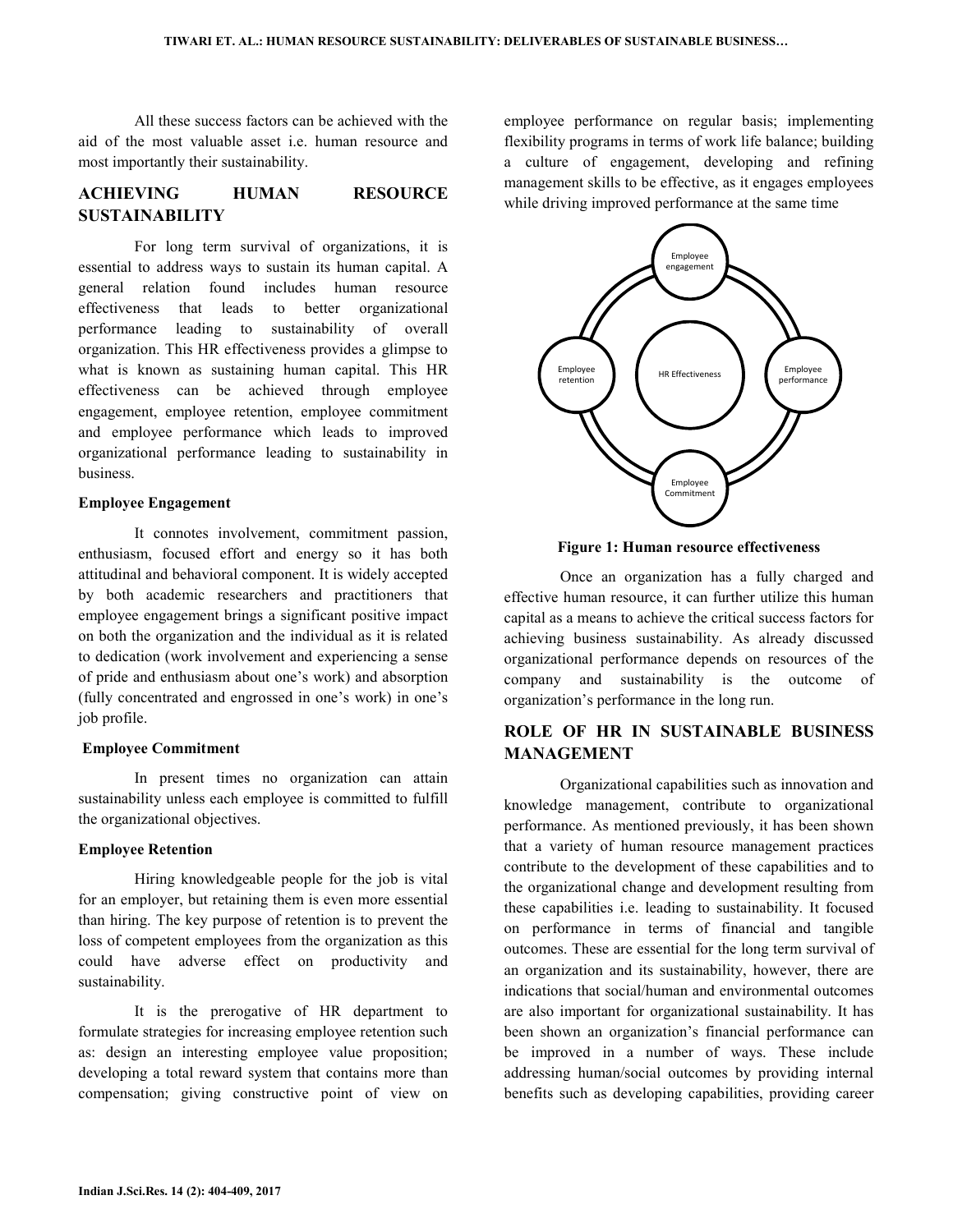opportunities, work-life balance programs and an ethical culture. In addition, addressing environmental outcomes of the business have been shown to positively influence corporate reputation and image

 These practices contribute to organizational performance through improved employee perception of the organization, improved morale and job satisfaction, an ability to attract and retain employees, a greater sense of organizational justice and employee commitment

 Because human resources are widely viewed as a key factor in an organization's ability to build and sustain competitive advantage, HR can play a critical role in business enterprises. The Human Resource Planning Society defines five key knowledge areas for HR practitioners: HR strategy & planning, leadership development, talent management, organizational effectiveness, and building a strategic HR function. Researchers and practitioners alike are only beginning to investigate the specific roles that HR might be playing to help firm's foster greater sustainability. Losey and colleagues (2005) saw many opportunities in the realm of sustainability for HR to bring important operational competencies and exert strategic leadership. Hitchcock and Willard (2006) took the view that "Sustainability is at its core an issue requiring organizational change and cultural change." Areas in which they saw HR professionals as potentially making a strong contribution were in organization development, especially for their facilitation and conflict management skills, change management, culture change, and alignment of human resource and other systems and processes. "

 Sustainable HRM is also about the role and sustainability of the HR function in the business. As business strategy becomes more driven by sustainability considerations, the HR function must revise its own mandate and transform the way it performs core HR responsibilities. It must ensure HR managers become enablers of an organization aligned with sustainability, which means taking on new roles and perspectives that have not traditionally been part of the HR brief.

 Based on previous research studies, few expected roles of HR against critical success factors for implementing sustainable business practices are:

- Integrate the sustainability theme with the vision of the organization by bringing in employee perspective

- Communicate vision and mission across all levels in organization
- Building of an aligned leadership pipeline.
- Creation of appropriate organization structure and governance mechanisms to drive the sustainability agenda
- Development of key HR capabilities to drive sustainability and create sustainable HR systems and processes
- Develop ability to drive organizational change
- Ability to attract, engage and retain the right set of people and align them to the sustainability agenda
- Manage employee expectations on: Creating and communicating the employer's brand, Developing employees to enhance their skills for the future, Creating work that engages and motivates employees, Managing individual career aspirations, Creating equitable rewards and recognition, Creating a work environment to improve performance, Facilitating work-life balance
- Creation of an agile organization, which is able to learn and adapt to changes triggered by internal and external environment
- Engagement with external and internal stakeholders employees, future employees, supply chain, customers, community at large, NGOs and pressure groups, regulators and suppliers of equity and debt capital; constitutes key to inclusive growth of the organization

 Areas in which HR was or could be making a contribution to support human capital for the sustainability of the companies include: Leadership development, Training and development, Change management, Collaboration and teamwork, Talent management, Diversity and multiculturalism, Ethics and governance, Creating and inculcating values, Health and safety, Workforce engagement.

# C**OMPANIES CONSIDERING SUSTAINABILITY IN THEIR BUSINESS PRACTICES**

## **PepsiCo: Stakeholder engagement**

 The food and beverage company presents its sustainability strategy and goals during its annual shareholder meeting and identifies and discloses climate change, water scarcity and public health issues as core sustainability challenges in its annual financial filings.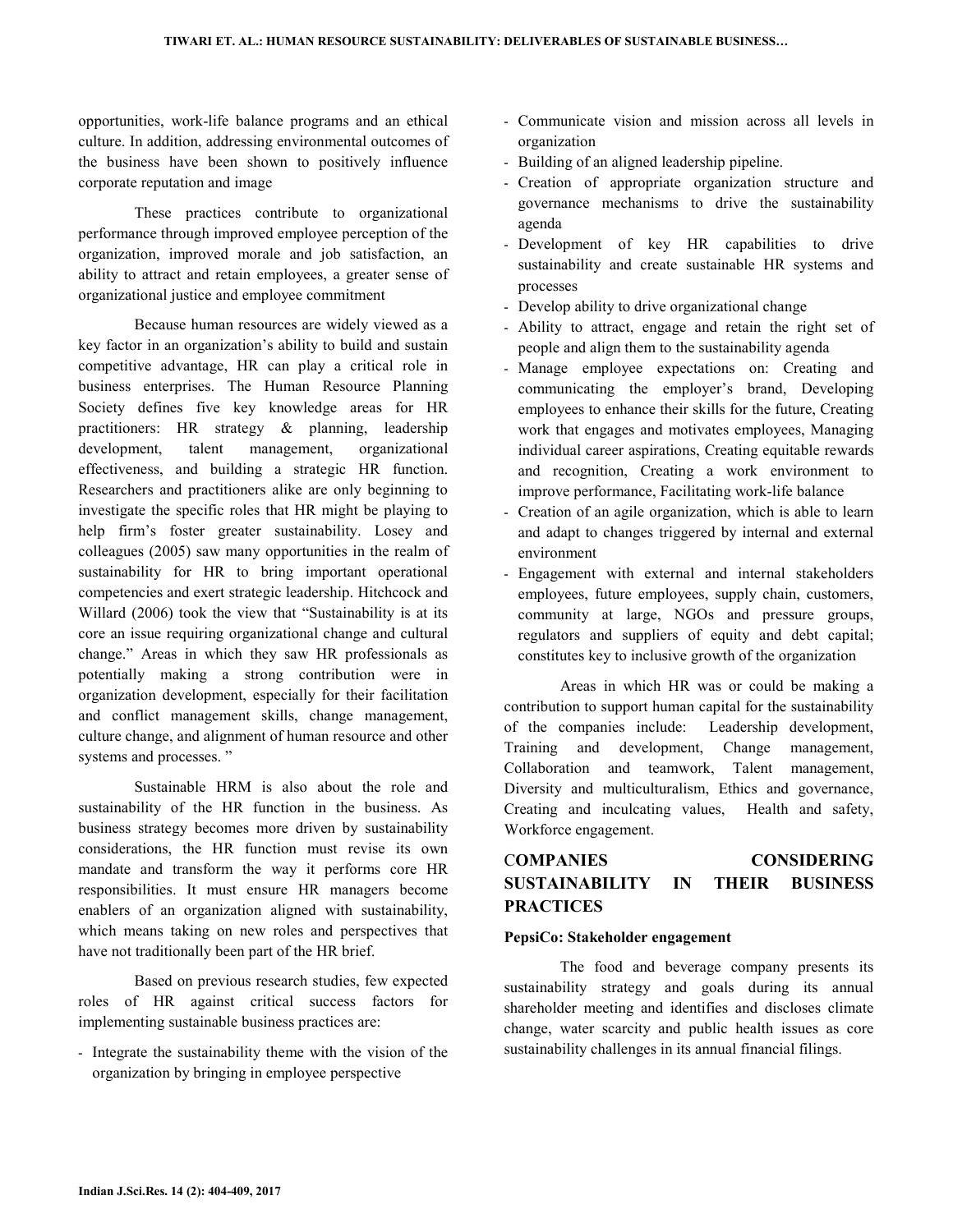### **General Electric: Employee engagement**

 GE is using its human resource department to integrate sustainability into the company's culture, ranging from hiring practices and training to employee wellbeing programs.

### **Ford Motor Company: Supply chain management**

 The car company has established requirements for first-tier suppliers to drive its environmental and social expectations further down the supply chain and works with suppliers to establish GHG emission reduction and energy efficiency targets.

#### **Nike: Innovation**

 The sports-gear multinational integrates sustainable design across its product portfolio and created the Making app in 2013, allowing the data in its materials sustainability index to be public. This lets designers from across the industry and beyond make more sustainable design decisions, and ultimately, lower-impact products.

#### **Xylem: Management accountability**

 The global water technology provider has both a sustainability steering committee and an enterprise risk committee. It identifies senior executives who are held accountable for sustainability performance.

#### **Exelon: Executive compensation**

 The energy producer has introduced an innovative long-term performance share scheme that rewards executives for meeting non-financial performance goals, including safety targets, GHG emissions reduction targets and goals engaging stakeholders to help shape the company's public policy positions.

#### **Starbuck's: Investor dialogue**

 At the coffee company's 2013 shareholder meeting, CEO Howard Schultz described the company's efforts to engage with suppliers and local communities where they operate, accelerate investments in sustainable farming and reach Starbucks' goal of ethically sourcing 100% of its coffee beans by 2015.

### **Adobe: Greenhouse gas emission reductions**

 The software company aims to achieve a 75% reduction, from 2000 levels, in company emissions. It is using renewable energy technologies, including hydrogen fuel cells and solar arrays, and is also focused on reducing energy needs by improving the cooling efficiency of its data centers and "virtualized" many of its systems, platforms and devices.

#### **Coca-Cola: Water stewardship**

 The drinks company has improved the efficiency of its water use by 20% and identified the need for a rigorous third-party evaluation of its water management approach.

## **Dell: Design**

 The computer company's integrates alternative, recycled and recyclable materials in its product and packaging design, improvements in energy efficiency, and design for end-of-life and recyclability. One of the company's commitments is to reduce the energy intensity of its product portfolio by 80% by 2020.

# **Procter and Gamble: Investment in sustainable products and services**

 The consumer goods multinational reports that it sold \$52bn in "sustainable innovation products" between 2007 and 2012, accounting for approximately 11% of the company's total cumulative sales over that period. These are products that provide a greater than 10% reduction from previous or alternative versions in one or more of the following: energy use, water use, transportation, material used in packaging, and use of renewable energy.

 All the efforts put forward by above mentioned companies was possible with the role and contribution their human capital had in achieving sustainability by creating organizational capabilities through innovation, aligning leadership ,aligning vision & mission with sustainability theme, managing relations with the stakeholder , change management, talent management etc.

## **CONCLUSION**

 Sustainability is all about new thoughts and ideas about business success. It requires a revaluation of the conception of business success, organizational performance and illuminating the meaning of sustainability for the business and for the broader society. HRM could have a significant role in furthering broader organizational outcomes and, in particular sustainability outcomes. This paper has attempted to derive a clear relation between organizational performance, human resource and sustainability in regards to sustainable business management.